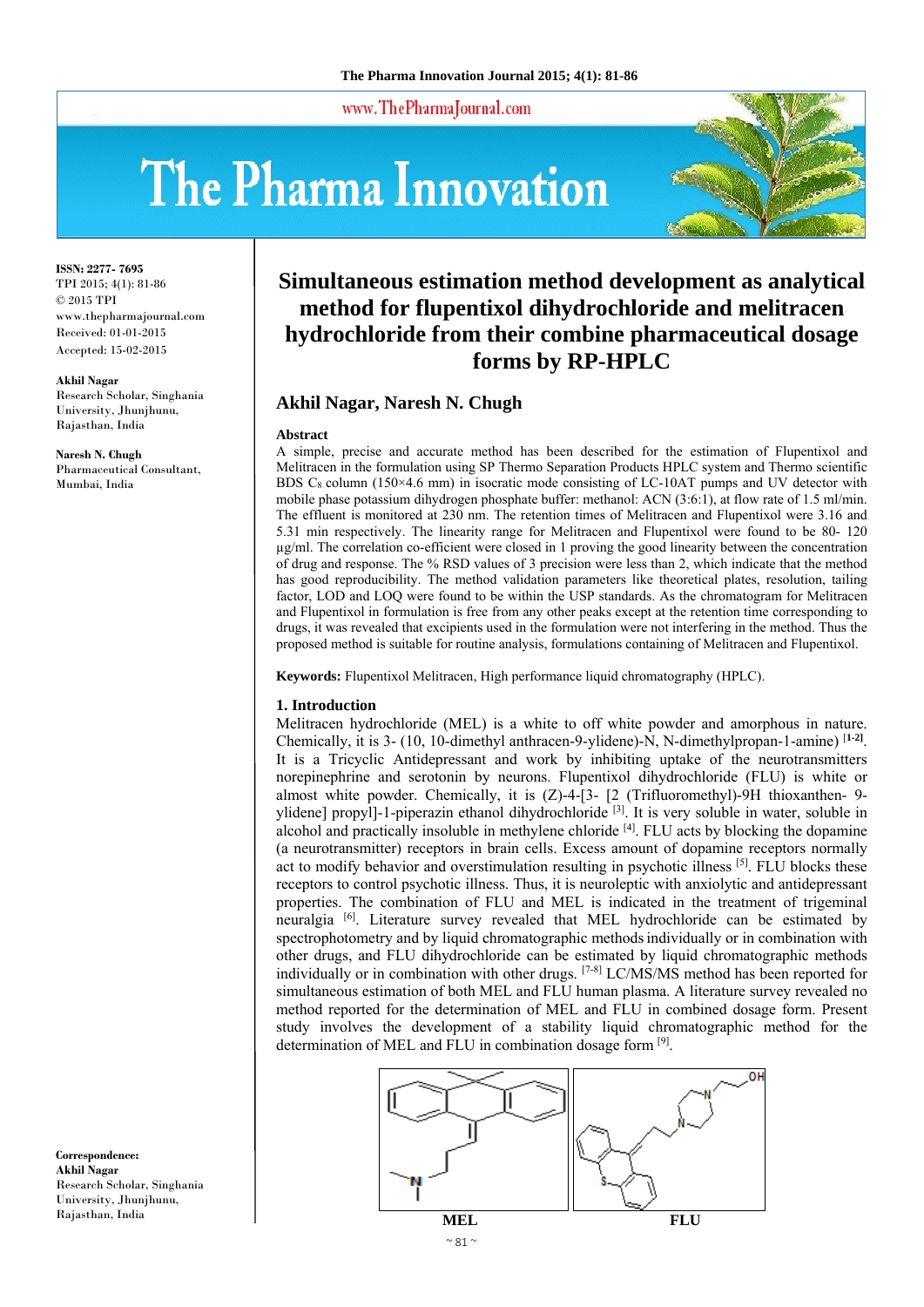## **2. Materials and Methods**

Working standard of FLU and MEL were prepared in house. All solvents and chemicals used were of analytical grade, purchased from Merck specialist Pvt. Ltd. India. Marketed tablet formulation used in this study were procured from local market, Denxol Tablet from LA Pharma containing labeled amount of 10 mg of MEL hydrochloride and 0.5 mg of FLU dihydrochloride. The High Performance liquid chromatographic system (SP Thermo Separation Products) containing pump and UV Detector, Balance system (Shimadzu) which is daily calibrated, pH Meter (Systronic), BDS  $C_8$  Column (150 x 4.6 mm, 5  $\mu$ m, Thermo scientific) and Inertsil  $C_8$  Column (150 x 4.6 mm, 5 µm, Inertsil G.L.Science), Filter (0.45 µ Nylon syring filter, Diameter 25 mm, Millipore), potassium dihydrogen phosphate and Disodium hydrogen phosphate (E. Merck, Mumbai, India) were used.

## **2.1 Preparation of Standard solution**

A standard stock solution of FLU was prepared by transferring an accurately weighed quantity of about 14.0 mg FLU dihydrochloride working standard into 50 mL volumetric flask. Add about 25 mL of diluent to dissolve and dilute to volume with diluent; mix well. For MEL transfer an accurately weighed quantity of about 56 mg MEL hydrochloride working standard into 50 mL volumetric flask. Add about 30 mL of diluent to dissolve and dilute to volume with diluents, mix well and than transfer 2.0 ml of standard stock preparation for FLU and 10.0 ml standard stock preparation for MEL into 100 ml volumetric flask. Dilute to volume with diluent and mix.

## **2.2 Chromatographic Conditions**

A Column (BDS  $C_8$ ) equilibrated with mobile phase (30:60:10 v/v/v comprising of Buffer: Methanol: Acetonitrile) was used. Mobile phase flow rate was maintained at 1.5 mL/min, and eluent was monitored at 230 nm. A 20 *μ*L of sample was injected, the total run time was 7.0 min and Operating pressure was 118 kgf. All the chromatographic separations were carried out at controlled room temperature.

## **2.3 Validation**

The method was validated for Specificity, Stability of analyte in solution, Filter study, Linearity and Range, Precision (System precision, Method precision), Intermediate precision, Accuracy, Robustness.

## **2.4 Linearity and Range**

Linear relationship between peak area and concentration of all three drugs were evaluated by making five replicate measurements for all the concentrations 4, 4.5, 5, 5.5, 6 (µg/mL) for FLU, and for MEL at the concentrations of 80, 90, 100, 110, 120 (µg/mL) as in **(Table 1 and 2)**. Calibration plots were constructed by plotting the area versus the concentration of the drug and treated using the method of ordinary regression analysis.

**Table 1:** Linearity of FLU

| <b>Linearity level</b> | <b>Volume of Linearity Stock</b><br>solution to be taken (mL) | Dilute to volume with<br>Diluent (mL) | Final concentration of $FLU$ ( $\mu$ g/mL) |  |
|------------------------|---------------------------------------------------------------|---------------------------------------|--------------------------------------------|--|
| 80%                    |                                                               | 50                                    | 4.00                                       |  |
| 90%                    |                                                               | 50                                    | 4.50                                       |  |
| 100%                   |                                                               | 50                                    | 5.00                                       |  |
| 110%                   |                                                               | 50                                    |                                            |  |
| 20%                    |                                                               |                                       | 6.00                                       |  |

| <b>Linearity level</b> | <b>Volume of Linearity Stock</b><br>solution to be taken (mL) | Dilute to volume with<br>Diluent (mL) | Final concentration of MEL $(\mu g/mL)$ |  |
|------------------------|---------------------------------------------------------------|---------------------------------------|-----------------------------------------|--|
| 80%                    |                                                               |                                       | 80.00                                   |  |
| 90%                    |                                                               |                                       | 90.00                                   |  |
| 100%                   |                                                               |                                       | 100.00                                  |  |
| 110%                   |                                                               | 50                                    | 110.00                                  |  |
| 120%                   |                                                               |                                       | 120.00                                  |  |

**Table 2:** Linearity of MEL

## **2.5 Precision**

## **System Precision**

Prepare Standard preparation as per test method described in 3.0. Inject five replicate injections from the same analytical vial into the liquid chromatographic system and record the chromatograms. Determine the difference in retention time with respect to mean retention time of replicate injections of Flupentixol and Melitracen peak. Record tailing factor and theoretical plates for the Flupentixol and Melitracen peak.

## **Method Precision**

Prepare six sets of Assay preparation for assay as per test method described in 3.1. Separately inject duplicate injection of Assay preparations Sample preparations into liquid chromatographic system and record the chromatograms.

Calculate the Assay of in Flupentixol and Melitracen (in terms of  $% L.C.$ ).

Determine the Mean and Relative standard deviation of Assay results.

## **Intermediate Precision**

To demonstrate intermediate precision of test method, perform the precision study as mentioned in method precision by using a different column that of method precision study. Determine the Mean and Relative standard deviation of assay results. Also calculate the percentage difference against mean of method precision results and similarity factor between both the results.

### **Accuracy**

To demonstrate the accuracy of test methods, prepare recovery samples as mentioned below in triplicate for 80%, 100% and 120% level of nominal Assay concentration for FLU and MEL tablet **(Table 3 and 4)**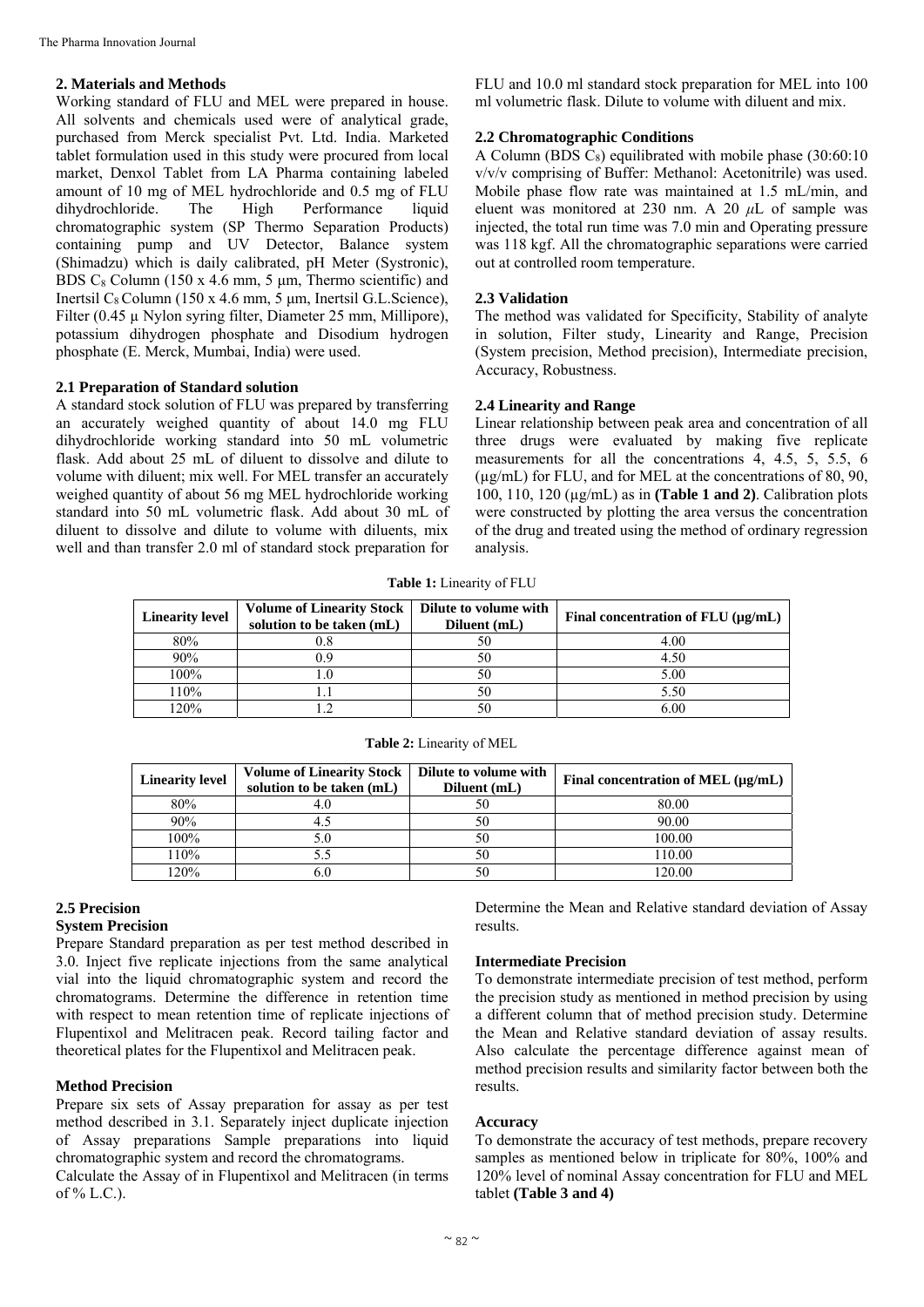| <b>Accuracy Level</b> | Weight of<br>API to be taken (mg) | Weight of<br>Placebo to be taken (mg) | <b>Theoretical Amount</b><br>of (mg/tablet) | <b>Theoretical Amount of in final</b><br>Assay preparation $(\mu g/mL)$ |
|-----------------------|-----------------------------------|---------------------------------------|---------------------------------------------|-------------------------------------------------------------------------|
| 80%                   |                                   | 2832                                  | 0.400                                       | 4.000                                                                   |
| 100%                  |                                   | 2830                                  | 0.500                                       | 5.000                                                                   |
| 120%                  |                                   | 2828                                  | 0.600                                       | 6.000                                                                   |

**Table 3:** Accuracy for FLU

| <b>Accuracy Level</b> | Weight of<br>API to be taken (mg) | Weight of<br>Placebo to be taken (mg) | <b>Theoretical Amount of 1</b><br>(mg/tablet) | <b>Theoretical Amount of in final</b><br>Assay preparation $(\mu g/mL)$ |  |
|-----------------------|-----------------------------------|---------------------------------------|-----------------------------------------------|-------------------------------------------------------------------------|--|
| 80%                   | 160                               | 2680                                  | 8.000                                         | 80.00                                                                   |  |
| $100\%$               | 200                               | 2640                                  | 10.000                                        | 100.00                                                                  |  |
| 20%                   | 240                               | 2600                                  | 12.000                                        | 120.00                                                                  |  |

**Table 4:** Accuracy for MEL

Accuracy sample: Take eq. to 5 mg tablet powder into 100 ml volumetric flask. Add 50 mL of diluent and shake for 15 minute. Dilute to volume with diluent and mix well. Filter through  $0.45 \mu$  nylon filter. Discard first few mL of the filtrate. Dilute 5.0 mL of filtrate solution to 25 mL with diluent and mix well. Inject duplicate injection of all triplicate set into the liquid chromatographic system and record the chromatograms. Calculate the % recovery for each level. Calculate mean, relative standard deviation of the results at each level and overall results.

## **Robustness**

Prepare Standard preparation as per test method described in 3.0. Inject five replicate injections from the same analytical vial into the liquid chromatographic system and record the chromatograms. Determine the mean retention time and relative standard deviation of replicate injections with respect to FLU and MEL peak. Record tailing factor and theoretical plates for the FLU and MEL peak **(Table 5)**.

**Table 5:** Robustness Parameter

| <b>Parameter</b>                                       |  |  |  |  |  |
|--------------------------------------------------------|--|--|--|--|--|
| Variations in the flow rate $(\pm 0.2 \text{ mL/min})$ |  |  |  |  |  |
| $\triangleright$ Flow rate: 1.6 mL/min                 |  |  |  |  |  |
| Flow rate: $2.0 \text{ mL/min}$                        |  |  |  |  |  |

In addition to the above-mentioned parameters perform assay on a single set of Assay preparation as per method precision by altering the method parameter as below:

Calculate the assay of FLU and MEL in FLU and MEL tablet (in terms of % L.C.) against Standard preparation.

Also calculate the percentage difference against mean of Method precision results.

## **3. Result and Discussion**

The FLU and MEL showed a good correlation coefficient  $(r2=0.9999$  for FLU,  $r^2=0.9998$  for MEL) in the given concentration range 4-6 ( $\mu$ g/mL) for FLU, 80-120 ( $\mu$ g/mL) for MEL. Precision of developed method was evaluated by System precision, Method precision and intermediate precision, and was expressed as %RSD of peak area. System precision, Method precision and intermediate precision was showed %RSD less than 2%, Accuracy study was performed by "Standard addition" at three concentration level 80, 100 and 120%, by spiking with standard. The percentage recovery on all three levels was found in the range of 95% to 105% suggesting suitability of method to perform routine drug analysis. The marketed formulation using the developed method, showed two peaks at Retention time of 5.3 min for FLU, 3.1 min for MEL. All experiments in robustness testing were performed in a randomized fashion in order to minimize the effects of uncontrolled factors that may introduce bias to the response. The developed method was found to be simple, accurate and precise, for the simultaneous estimation of FLU and MEL in bulk and tablet formulations **(Table 6).** 



#### **Fig 1:** Chromatogram for System suitability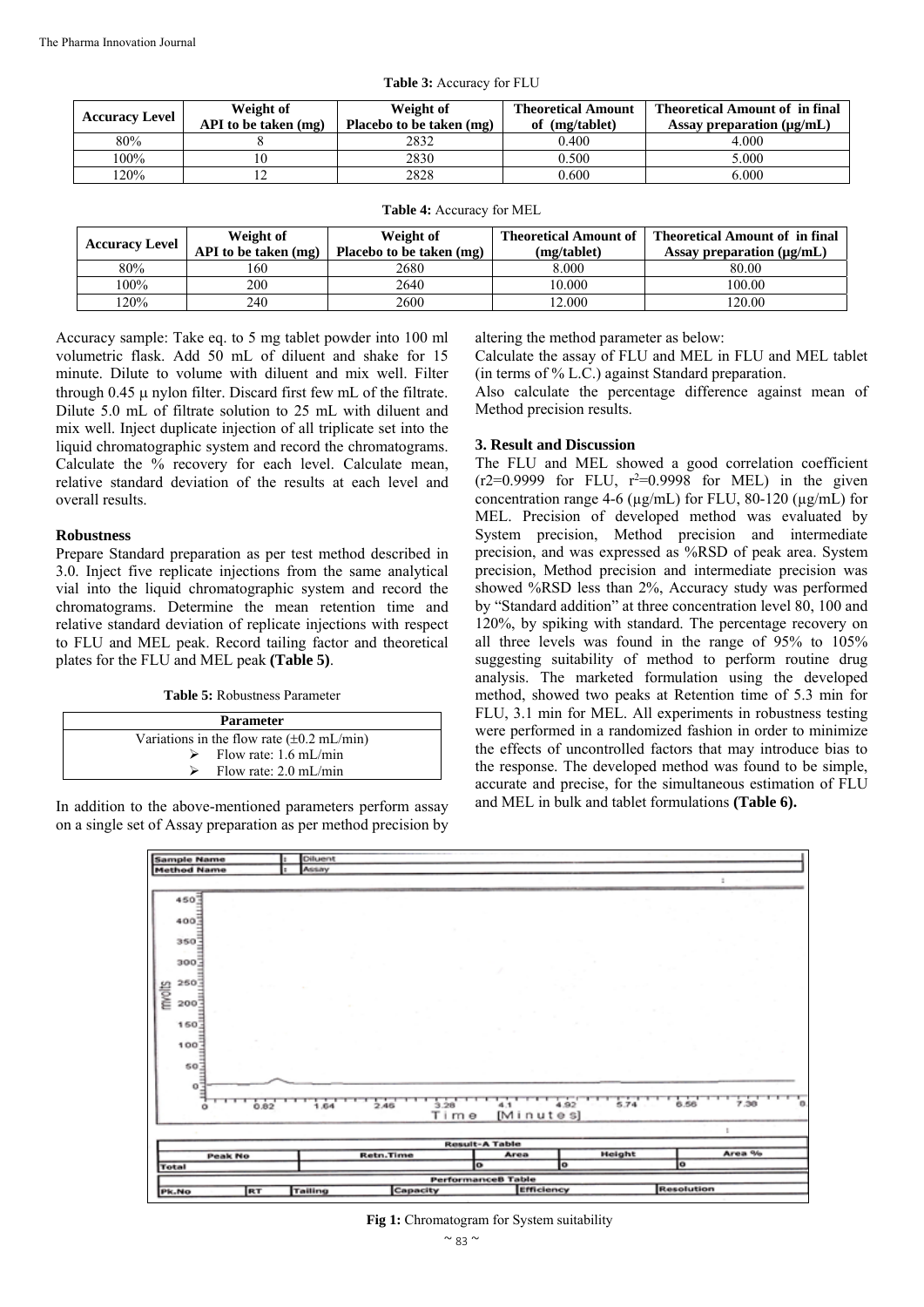## **Table 6:** Analytical parameters of HPLC method for simultaneous estimation of FLU and MEL

| Sr.          | <b>Validation Parameter</b>         |                                        | <b>Obtained Result</b>        |              |                                       | <b>Acceptance Criteria</b> |                                                                     |  |
|--------------|-------------------------------------|----------------------------------------|-------------------------------|--------------|---------------------------------------|----------------------------|---------------------------------------------------------------------|--|
| No.          |                                     |                                        | <b>MEL</b>                    |              | <b>FLU</b>                            |                            |                                                                     |  |
| $\mathbf{1}$ | Specificity                         |                                        |                               |              |                                       |                            |                                                                     |  |
|              | System Suitability                  | <b>RSD</b>                             | 0.14%                         |              | 0.60%                                 |                            | NMT 2.00%                                                           |  |
|              |                                     | <b>Tailing Factor</b>                  | 1.47                          |              | 1.17                                  |                            | NMT 2.00%                                                           |  |
|              |                                     | <b>Theoretical Plates</b>              | 21798                         |              | 6.2624                                |                            | <b>NLT 500</b>                                                      |  |
|              |                                     | Average Area Of<br>Replicate Injection | 4147.499                      |              | 246.928                               |                            | NA                                                                  |  |
| 2.           | Stability of analytical<br>solution | Std Prep<br>% Difference<br>At 24 hrs  | 0.22                          |              | 1.58                                  |                            | NMT 3.00%                                                           |  |
| 3.           | Filter Study                        | Centrifuge                             | Assay (% LC)                  | % Difference | Assay (% LC)                          | % Difference               |                                                                     |  |
|              |                                     |                                        | 98.9                          | NA           | 99.1                                  | NA                         | 0.45 $\mu$ nylon are compatible but 0.45 $\mu$ Nylon syringe filter |  |
|              |                                     | $0.45 \mu$ Nylon Syringe               | Assay (% LC)                  | % Difference | Assay (% LC)                          | % Difference               | 25 mm (Millipore) is recommended for routine analysis.              |  |
|              |                                     | Filter 25 mm                           | 99.4                          | 0.51         | 100.5                                 | 1.41                       |                                                                     |  |
|              | <b>Filter Compatibility</b>         | % Difference                           | 0.99919                       |              | 0.99949                               |                            | NMT 2.00%                                                           |  |
| 4.           | Linearity                           | Co-relation Co-efficient               | 80.030 μg/mL To120.050 μg/mL. |              | 4.000 $\mu$ g/mL to 6.000 $\mu$ g/mL. |                            | <b>NLT O.999</b>                                                    |  |
|              | Range                               | In $\mu$ g/mL.                         | 80.030-120.050                |              | $4.0 - 6.0$                           |                            | NA                                                                  |  |
| 5.           | Precision                           |                                        | 0.14%                         |              | 0.60%                                 |                            |                                                                     |  |
|              | <b>System Precision</b>             | $%$ RSD                                | 1.47                          |              | 1.17                                  |                            | NMT 2.00%                                                           |  |
|              |                                     | Tailing factor                         | 21798                         |              | 62624                                 |                            | <b>NMT 2.00</b>                                                     |  |
|              |                                     | <b>Theoretical Plates</b>              | 4147.499                      |              | 246.928                               |                            | <b>NLT 500</b>                                                      |  |
|              |                                     | Average area of<br>Replicate Injection | 0.87                          |              | 1.01                                  |                            | NA                                                                  |  |
|              | Method Precision                    | $%$ RSD                                | 0.87                          |              | 1.01                                  |                            | NMT 2.00%                                                           |  |
| 6.           | Intermediate Precision              | $%$ RSD                                | 0.01%                         |              | 0.39%                                 |                            | NMT 2.00%                                                           |  |
|              |                                     |                                        |                               |              |                                       |                            |                                                                     |  |
|              | <b>System Precision</b>             | $%$ RSD                                | 1.21                          |              | 1.12                                  |                            | NMT 2.00%                                                           |  |
|              |                                     | Tailing Factor                         | 49511                         |              | 61533                                 |                            | <b>NMT 2.00</b>                                                     |  |
|              |                                     | <b>Theoretical Plates</b>              | 4153.800                      |              | 247.948                               |                            | <b>NLT 500</b>                                                      |  |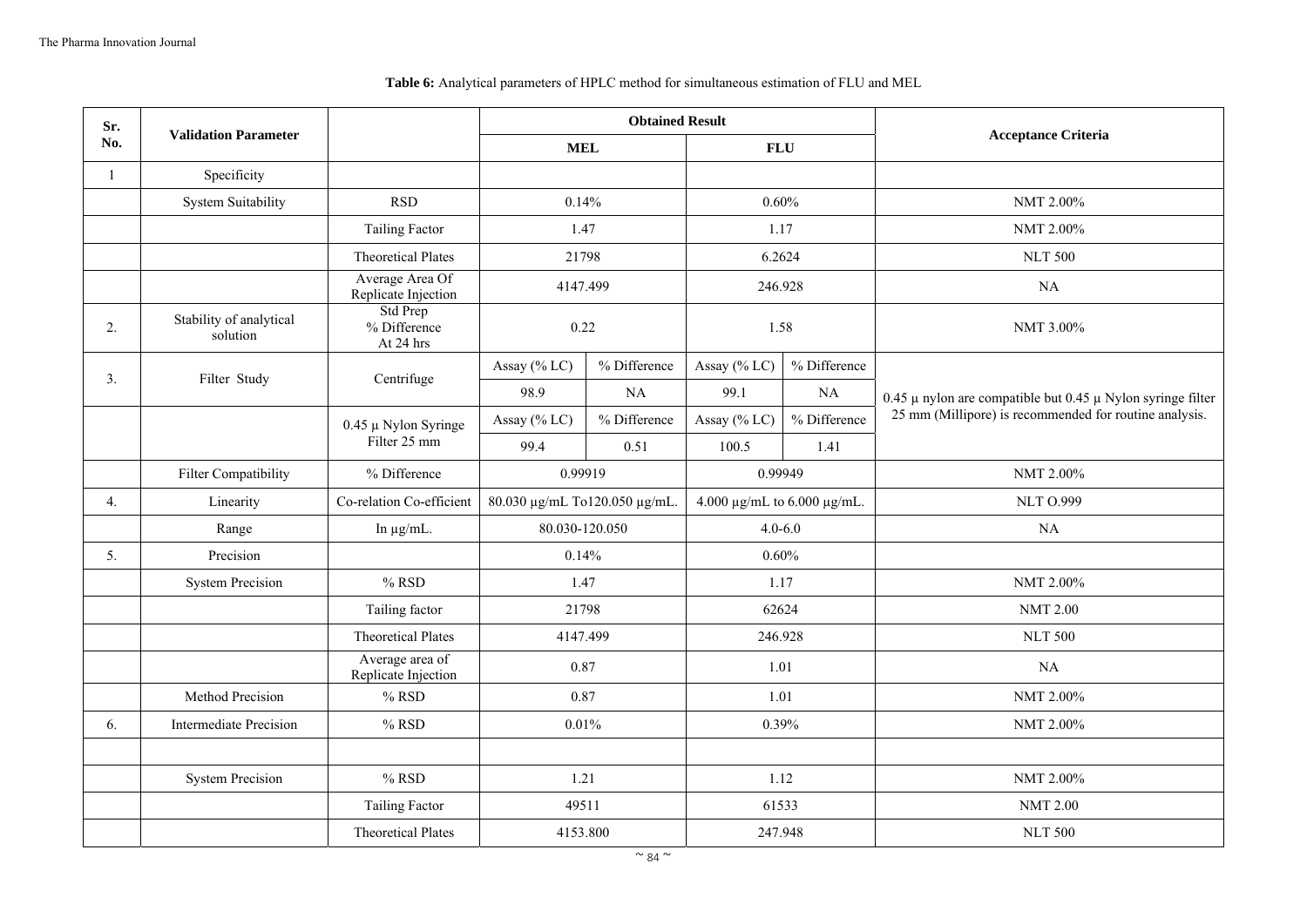|            |                                                                    | Average Area Of<br>Replicate Injection | 0.69  |           | 0.95      |       | NA              |
|------------|--------------------------------------------------------------------|----------------------------------------|-------|-----------|-----------|-------|-----------------|
|            | <b>Intermediate Precision</b><br>(For Assay)                       | $%$ RSD                                | 0.0   |           | 0.20      |       | NMT 2.00%       |
|            | Comparison Between Method<br>Precision & Intermediate<br>Precision | % Difference                           | 100   |           | 100.3     |       |                 |
| $\sqrt{2}$ | Accuracy                                                           | % Recovery                             | 0.73  |           | 1.45      |       | 95.0% To 105.0% |
|            |                                                                    | $%$ RSD                                | 3.136 |           | 5.316     |       | NMT 5.00%       |
| 8.         | Robustness                                                         |                                        | RT    | <b>TF</b> | <b>RT</b> | TF    | NA              |
|            | Without Variation<br>(System Precision)                            |                                        | 3.13  | 1.47      | 5.31      | 1.18  |                 |
|            | Variation in Flow rate<br>$(-0.2)$ : 1.3 mL/min                    |                                        | 3.818 | 2.031     | 6.67      | 1.083 |                 |
|            | Variation in Flow rate<br>$(+0.2)$ : 1.7mL/min                     |                                        | 3.10  | 0.93      | 5.83      | 0.63  |                 |



**Fig 2:** Chromatogram for FLU and MEL.